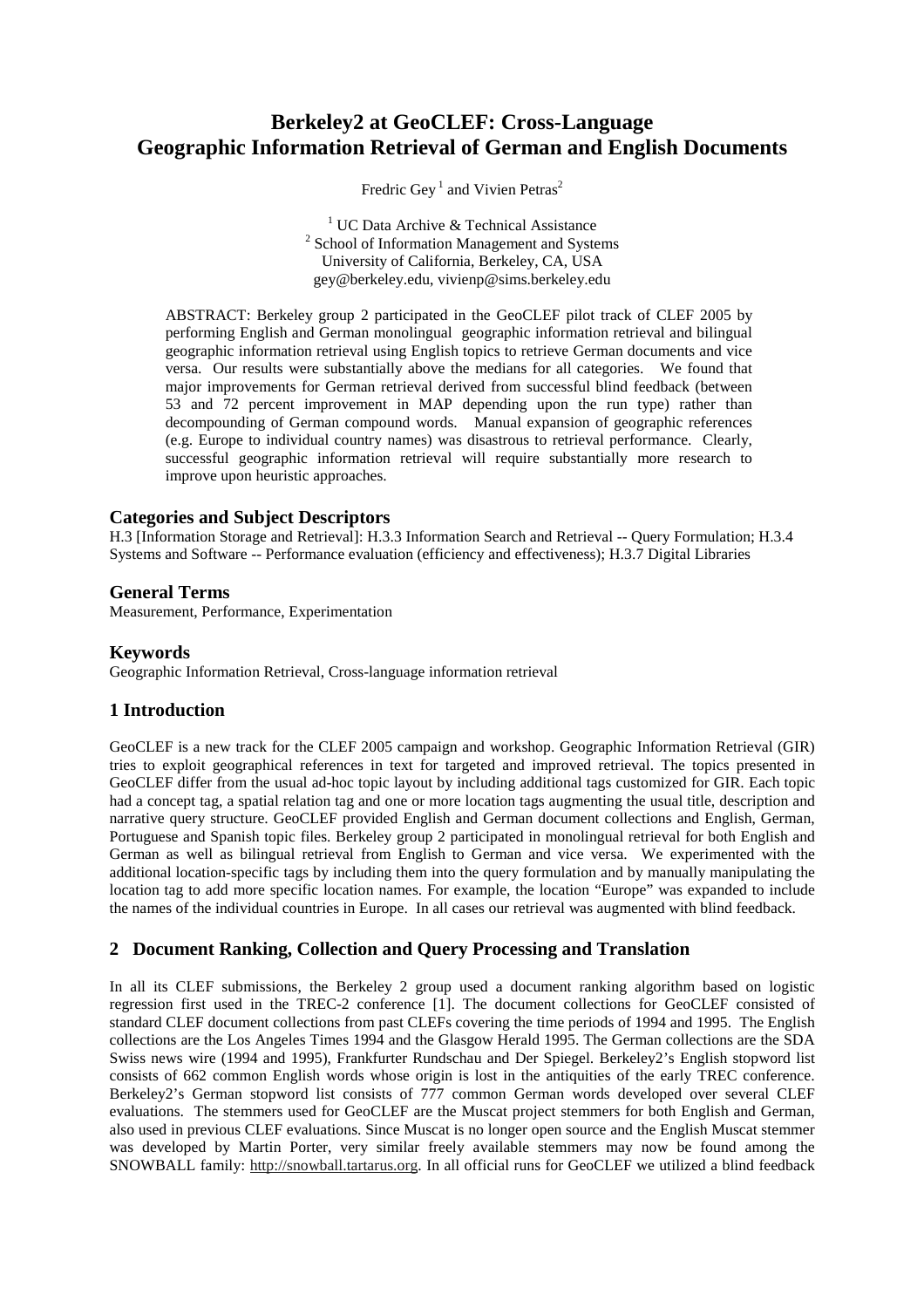algorithm developed by Aitao Chen [2,3], adding 30 top-ranked terms from the top 20 ranked documents of an initial ranking. Thus the sequence of processing for retrieval is: query  $\rightarrow$  stopword removal  $\rightarrow$  (decompounding)  $\rightarrow$  stemming  $\rightarrow$  ranking  $\rightarrow$  blind feedback. For German runs, we used a decompounding procedure developed and also described by Aitao Chen in [2, 3], which has been shown to improve retrieval results. The decompounding procedure looks up document and query words in a base dictionary and splits compounds when found. We discuss the impacts of German decompounding and blind feedback in the results section below.

### **3 Runs and Results**

### **3.1 Monolingual Retrieval**

For monolingual retrieval, we submitted one title and description run, one run with title, description and narrative, one with title, description, concept and location tag and one with title, description, concept and the manually expanded location tag.

In English monolingual, adding the geographical tags (BKGeoE1) achieved the highest result with a MAP of 0.3936, but the manual expansion strategy did not improve the average precision (BKGeoE4 0.3550). The TDN run (BKGeoE3) outperforms the TD run (BKGeoE4) by 8% and improves from 0.3528 to 0.3840.

In German monolingual retrieval, 4 topics did not retrieve any relevant documents overall. Additionally, our runs failed to retrieve any relevant documents for 3 more of the remaining 21 queries. Manually adding location information lowered the average precision score considerably. The TDN run (BKGeoD3) achieved the highest MAP with 0.2042 followed by the TD run (BKGeoD2) with 0.1608. The manual expansion strategy (BKGeoD4) achieved the lowest MAP  $(0.1112)$ , whereas adding the tags achieved a MAP of  $0.1545$ . Because a significant proportion of topics retrieved very few relevant documents from the German collection, this might explain these low precision scores.

#### **3.2 Bilingual Retrieval**

For bilingual retrieval, we used the L&H Power Translator Pro to translate the topics from English to German and vice versa. In bilingual retrieval, adding the concept and location information improved the average precision score modestly. For English  $\rightarrow$  German, adding the concept and location tag improved precision from 0.1685 to 0.1788, a performance that is better than the same strategy in monolingual retrieval! For German  $\rightarrow$ English, adding the tags improved the average precision from 0.3586 (this TD run is even slightly better than the monolingual one) to 0.3715 in average precision.

#### **3.3 Impact of Blind Feedback and German Decompounding**

Since our best results were considerably above an average of medians for both English and German monolingual and bilingual runs, we ran an additional set of experiments to see if we might isolate the effects of blind feedback and (for German) decompounding. What we found was that there was little effect of blind feedback on the English monolingual and German  $\rightarrow$  English bilingual results. Without blind feedback, English monolingual title-description (TD) run mean average precisions are virtually indistinguishable, while blind feedback titledescription plus concept-location is about 5% better (0.3936 versus 0.3737). The blind feedback results for English are summarized in Tables 1a (monolingual) and 1b (bilingual German  $\rightarrow$  English):

| Table 1a: Berkeley2 GeoCLEF English Monolingual |                        |                          |        |  |  |
|-------------------------------------------------|------------------------|--------------------------|--------|--|--|
| <b>Run Name</b>                                 | <b>Type</b>            | <b>MAP-no BF</b>         |        |  |  |
|                                                 |                        | (BF)                     |        |  |  |
| BKGeoE1                                         | TD+Concept/Locat. (CL) | $0.3936\dagger (+5.3\%)$ | 0.3737 |  |  |
| BKGeoE2                                         | TD                     | 0.3528+<br>$-0\%$ )      | 0.3536 |  |  |
| BKGeoE3                                         | TDN                    | $0.3840$ † (+3.8%)       | 0.3701 |  |  |
| BKGeoE4                                         | TD+CL manual           | $0.3550$ † (+7.6%)       | 0.3348 |  |  |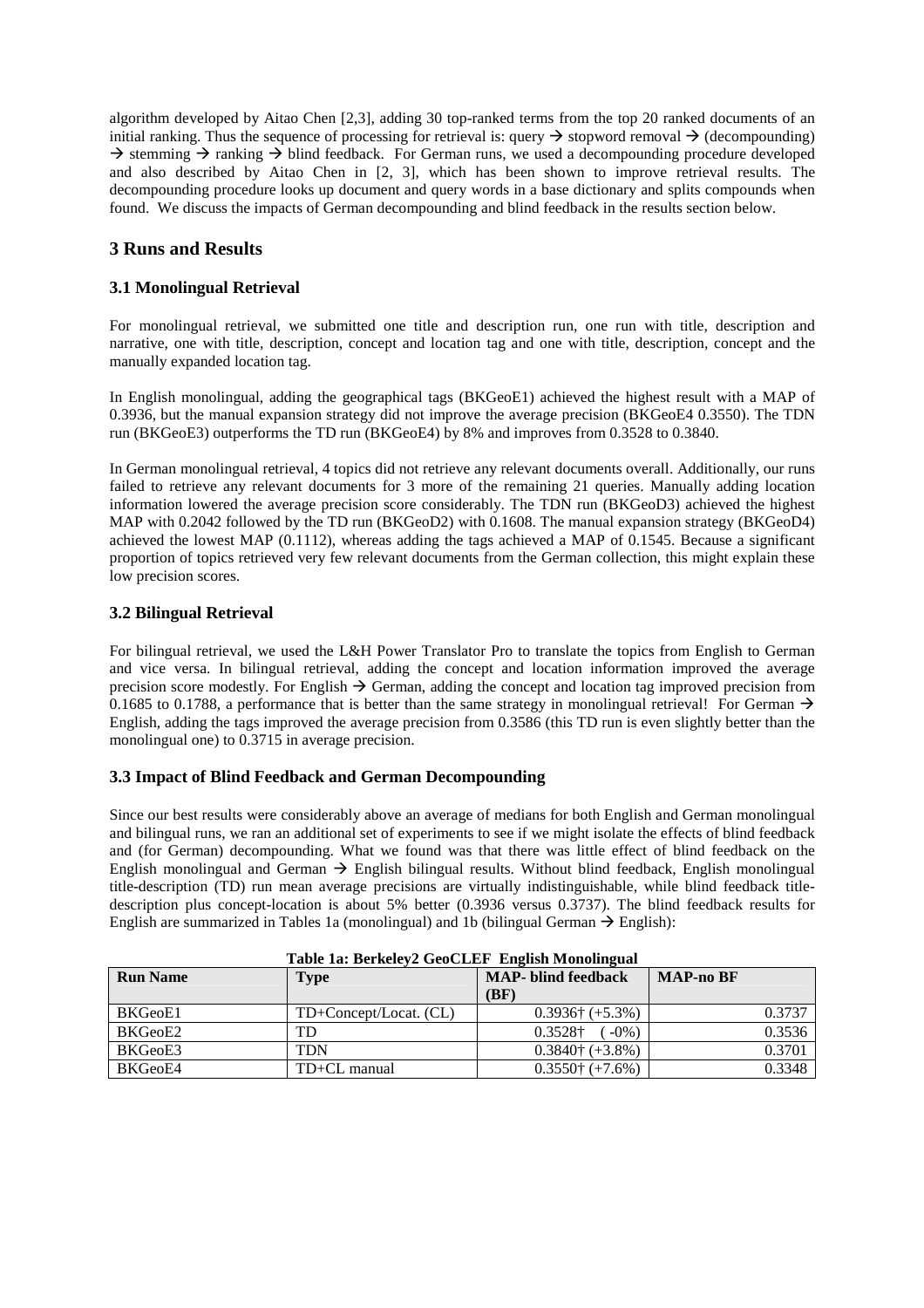| <b>Run Name</b> | T <sub>Y</sub> pe | <b>MAP-BF</b>             | <b>MAP-no BF</b> |
|-----------------|-------------------|---------------------------|------------------|
| BKGeoDE1        | TГ                | 0.3586†<br>$(+8.8\%)$     | 0.3296           |
| BKGeoDE2        | $TD+CL$           | $0.3715\dagger (+12.6\%)$ | 0.3298           |

† Official run

There is however, considerably greater impact of blind feedback on German monolingual and bilingual results, as Tables 2a and 2b show, on the order of 53 to 72 percent improvement:

| <b>Run Name</b> | <b>Type</b> | <b>MAP-</b> blind<br>MAP-no BF, |               | <b>MAP-</b> blind  | MAP-no BF, |  |
|-----------------|-------------|---------------------------------|---------------|--------------------|------------|--|
|                 |             | feedback with                   | with          | feedback no        | no decom-  |  |
|                 |             | decompounding                   | decompounding | decompounding      | pounding   |  |
| BKGeoD1         | $TD+CL$     | $0.1545$ † (+65.1%)             | $0.0936(0\%)$ | $0.1547 (+65.1\%)$ | 0.0937     |  |
| BKGeoD2         | TD          | $0.1608\dagger (+71.6\%)$       | $0.0937(0\%)$ | $0.1613 (+72.1\%)$ | 0.0937     |  |
| BKGeoD3         | <b>TDN</b>  | $0.2042$ † (+53.5%)             | $0.1330(0\%)$ | $0.2012 (+53.1\%)$ | 0.1330     |  |
| BKGeoD4         | $TD+CL$     | $0.1112$ † (+56.1%)             | $0.0711(0\%)$ | $0.1116 (+56.7%)$  | 0.0712     |  |
|                 | manual      |                                 |               |                    |            |  |

## $T<sub>1</sub>$   $\cdots$   $\alpha$  B  $\cdots$   $\alpha$

| Table 2b: Berkeley2 GeoCLEF English $\rightarrow$ German Bilingual (with decompounding) |  |  |
|-----------------------------------------------------------------------------------------|--|--|
|                                                                                         |  |  |

| <b>Run Name</b> | $TV$ pe | <b>MAP-BF</b>             | <b>MAP-no BF</b> |
|-----------------|---------|---------------------------|------------------|
| BKGeoED1        | TD      | $0.1685$ † (+52.6%)       |                  |
| BKGeoED2        | $TD+CL$ | $0.1788\dagger (+57.3\%)$ |                  |
| _____           |         |                           |                  |

† Official run

#### **3.4 Source of Improvement when using Blind Feedback**

To try to understand how blind feedback produced such stunning improvement in results, we need to make a more detailed examination of improvement produced for each topic. Table 3 presents MAP of our German monolingual runs for each topic, with Median, official TD and TD without blind feedback highlighted

The four queries, where query expansion through blind feedback achieved the most improvement were 10 (Hochwasser in Holland und Deutschland, BF strategy improves by 1400%), 14 (Umweltschädigende Vorfälle in der Nordsee, BF improves by 650%) and 19 (Golfturniere in Europa, BF improves by 285%) and 13 (Besuche des amerikanischen Präsidenten in Deutschland, 168%). Query 12 is an example where blind feedback has a negative effect on the average precision scores (Kathedralen in Europa, -67%).

The blind feedback algorithm adds 30 terms to the query, which are weighted half compared to the original query terms in retrieval. "Good" terms to be added are terms that are relevant to the query and add new information to the search, for example synonyms of query terms but also proper names or word variations. The most improved queries seem to add mostly proper names and word variations and very few irrelevant words that won't distort the search towards another direction.

For query 10, some of the words added by blind feedback were Hochwassergebiet (flooded area), Waal, Maas (rivers in Holland), Deich (levee) and Flut (flood) – all words that didn't occur in the title and description tags of the original query but are eminently important words for the search.

For query 12, only a few original query words (after stopword removal) were fed into the blind feedback algorithm: Kathedrale, Europa, Artikel and einzeln, of which the last two don't add relevant information to the search. Consequently, the suggested blind feedback terms don't really fit the query (e.g. Besucherinnen (female visitors), kunstvoll (artful), Aussöhnung (reconciliation), Staatsbesuch (state visit), Parade).

The more words are used to feed the blind feedback algorithm and the more distinctive they are in terms of occurrence in the collection and connectedness to a certain concept, the better the blind feedback algorithm will work. For example, the word Golfturnier doesn't occur very frequently in the collection but it always co-occurs with articles that are related to golf, whereas Besucherinnen will be used in more frames (concepts) than just the European cathedrals.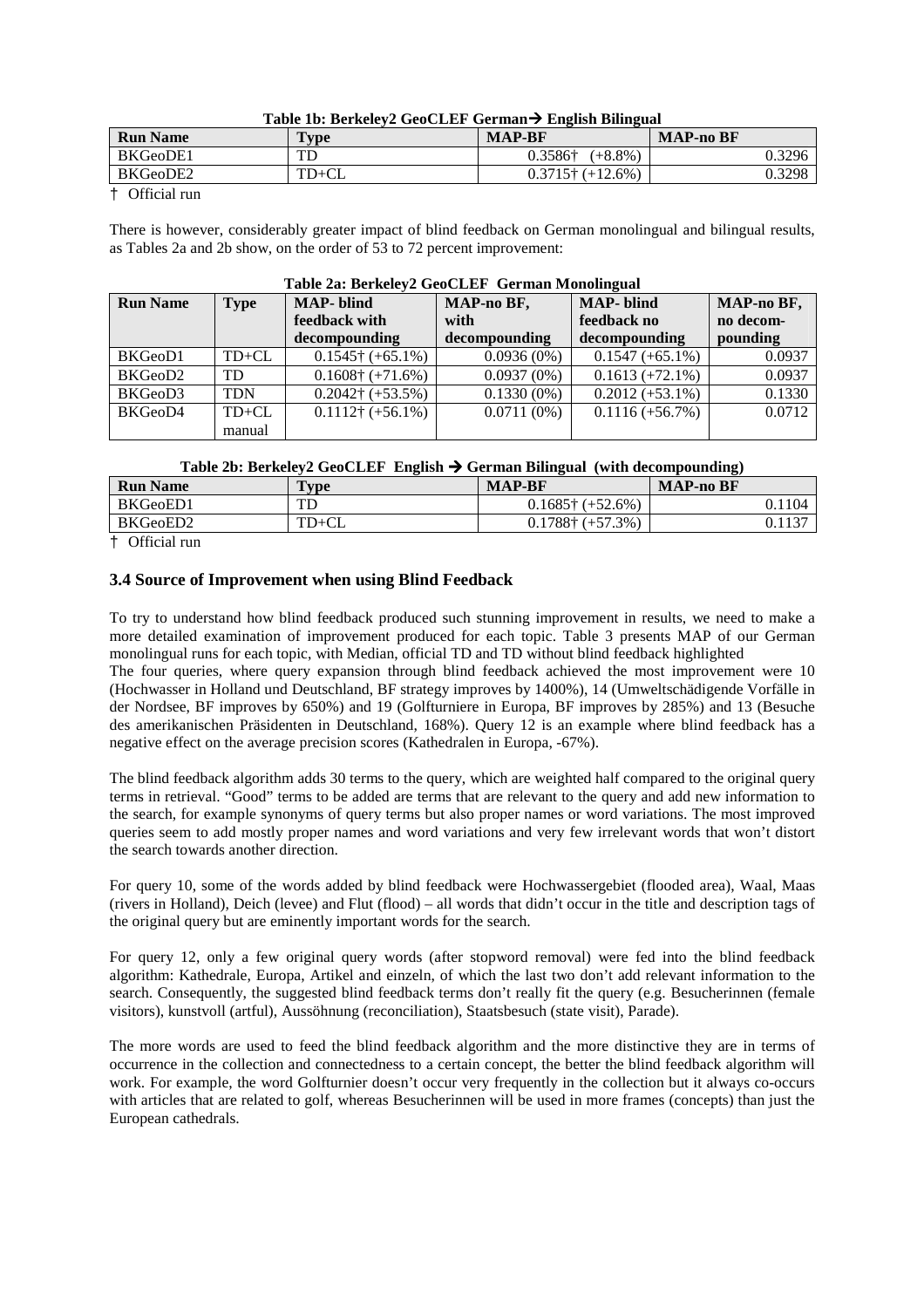| <b>GeoCLEF</b><br><b>Topic ID</b> | <b>Best</b><br><b>Overall</b> | <b>Median</b><br><b>Overall</b><br><b>Monolingual Monolingual</b> | <b>BKGeoD2</b><br>TD | TD, decomp,<br><b>No Blind</b><br>Feedback | <b>BKGeoD1 BKGeoD3</b><br>TD+CL | <b>TDN</b> | <b>BKGeoD4</b><br><b>TD</b> with<br>manual |
|-----------------------------------|-------------------------------|-------------------------------------------------------------------|----------------------|--------------------------------------------|---------------------------------|------------|--------------------------------------------|
| $\ddagger$ 1                      | 0.0000                        | 0.0000                                                            | 0.0000               | 0.0000                                     | 0.0000                          | 0.0000     | 0.0000                                     |
| 2                                 | 0.1506                        | 0.0018                                                            | 0.008                | 0.0188                                     | 0.0141                          | 0.0067     | 0.0000                                     |
| 3                                 | 0.6713                        | 0.2336                                                            | 0.2942               | 0.2902                                     | 0.3145                          | 0.3579     | 0.0491                                     |
| 4                                 | 0.6756                        | 0.0627                                                            | 0.0335               | 0.0324                                     | 0.0626                          | 0.6756     | 0.0005                                     |
| 5                                 | 0.5641                        | 0.0988                                                            | 0.095                | 0.1599                                     | 0.0988                          | 0.4705     | 0.0988                                     |
| 6                                 | 0.3929                        | 0.0066                                                            | 0.0000               | 0.0000                                     | 0.0000                          | 0.0001     | 0.0000                                     |
| 7                                 | 0.1907                        | 0.0539                                                            | 0.1033               | 0.0879                                     | 0.1405                          | 0.0581     | 0.0005                                     |
| 8                                 | 0.5864                        | 0.0003                                                            | 0.0000               | 0.0010                                     | 0.0000                          | 0.0005     | 0.0000                                     |
| 9                                 | 0.6273                        | 0.5215                                                            | 0.523                | 0.4684                                     | 0.5413                          | 0.6273     | 0.5413                                     |
| 10                                | 0.7936                        | 0.0782                                                            | 0.6349               | 0.0452                                     | 0.614                           | 0.7936     | 0.6140                                     |
| 11                                | 0.2342                        | 0.0041                                                            | 0.0000               | 0.0000                                     | 0.0000                          | 0.0000     | 0.0000                                     |
| 12                                | 0.2956                        | 0.1007                                                            | 0.0457               | 0.1387                                     | 0.0759                          | 0.1003     | 0.1237                                     |
| 13                                | 0.5682                        | 0.2466                                                            | 0.5682               | 0.3377                                     | 0.4554                          | 0.525      | 0.4554                                     |
| 14                                | 0.7299                        | 0.0717                                                            | 0.7299               | 0.1121                                     | 0.3665                          | 0.452      | 0.3665                                     |
| 15                                | 0.3630                        | 0.235                                                             | 0.1787               | 0.1345                                     | 0.2130                          | 0.1479     | 0.2130                                     |
| 16                                | 0.4439                        | 0.0939                                                            | 0.0651               | 0.0902                                     | 0.0930                          | 0.0821     | 0.0930                                     |
| 17                                | 0.2544                        | 0.0421                                                            | 0.0211               | 0.0555                                     | 0.0633                          | 0.2499     | 0.0633                                     |
| 18                                | 0.1111                        | 0.0087                                                            | 0.0128               | 0.0026                                     | 0.0139                          | 0.0200     | 0.0139                                     |
| 19                                | 0.6488                        | 0.1271                                                            | 0.6014               | 0.2108                                     | 0.6488                          | 0.3972     | 0.0000                                     |
| 120                               | 0.0000                        | 0.0000                                                            | 0.0000               | 0.0000                                     | 0.0000                          | 0.0000     | 0.0000                                     |
| 21                                | 0.1123                        | 0.0744                                                            | 0.0961               | 0.1324                                     | 0.1046                          | 0.1038     | 0.1046                                     |
| $\ddagger 22$                     | 0.0000                        | 0.0000                                                            | 0.0000               | 0.0000                                     | 0.0000                          | 0.0000     | 0.0000                                     |
| 23                                | 0.1682                        | 0.0000                                                            | 0.0006               | 0.0055                                     | 0.0023                          | 0.0000     | 0.0023                                     |
| 24                                | 0.0410                        | 0.0086                                                            | 0.0086               | 0.0181                                     | 0.0396                          | 0.0364     | 0.0396                                     |
| $\ddagger 25$                     | 0.0000                        | 0.0000                                                            | 0.0000               | 0.0000                                     | 0.0000                          | 0.0000     | 0.0000                                     |
| <b>Average</b>                    | 0.3449                        | 0.0828                                                            | 0.1608               | 0.0937                                     | 0.1545                          | 0.2042     | 0.1112                                     |

**Table 3: GeoCLEF German monolingual runs with no blind feedback comparison** 

‡ GeoCLEF topics with no relevant German documents

The combined queries 10, 13, 14, 19 account for almost all of the improvement in the average precision score between the run without blind feedback and the run with blind feedback. This is a thought provoking fact because for the rest of the queries the impact of the blind feedback terms in precision for each query centers around zero. We have found over and over again that blind feedback improves precision, but it seems to do so for only a particular kind of query.

#### **4 Failure Analysis**

Manual expansion of general geographic regions to individual country names was a clear losing strategy. For topics 2 and 4, expanding the German location name "Europa" to Frankreich, Griechenland, Grossbritannien, Holland, Italien, Irland, Malta, Österreich, Portugal, Russland, Skandinavien, Dänemark, Finnland, Norwegen, Schweden, Spanien, Tschechien, Ungarn, Zypern, Belgien, Bulgarien, Deutschland, Großbritannien, Kroatien, Liechtenstein, Litauen, Monaco, Niederlande, Polen, Schweiz and Slowenien turned reasonable retrievals go to zero precision for those topics. Similarly poor results were obtained from equivalent English monolingual expansion of "Europe." For topic 3, "Latin America" was expanded to 42 country names with equally dismal results. This does not bode well for using a geographic thesaurus to automatically obtain such expansions.

#### **5 Discussion**

Berkeley Group 2 participated in the GeoCLEF track with a focus on the German and English languages for both documents and topics. We utilized standard information retrieval techniques of blind feedback and German complex word decompounding. Query translation used commonly available machine translation software. Blind feedback was particularly impressive in improving German monolingual and bilingual English  $\rightarrow$  German results. Our venture into geographic location resolution by manually expansion of the general terms "Europe"